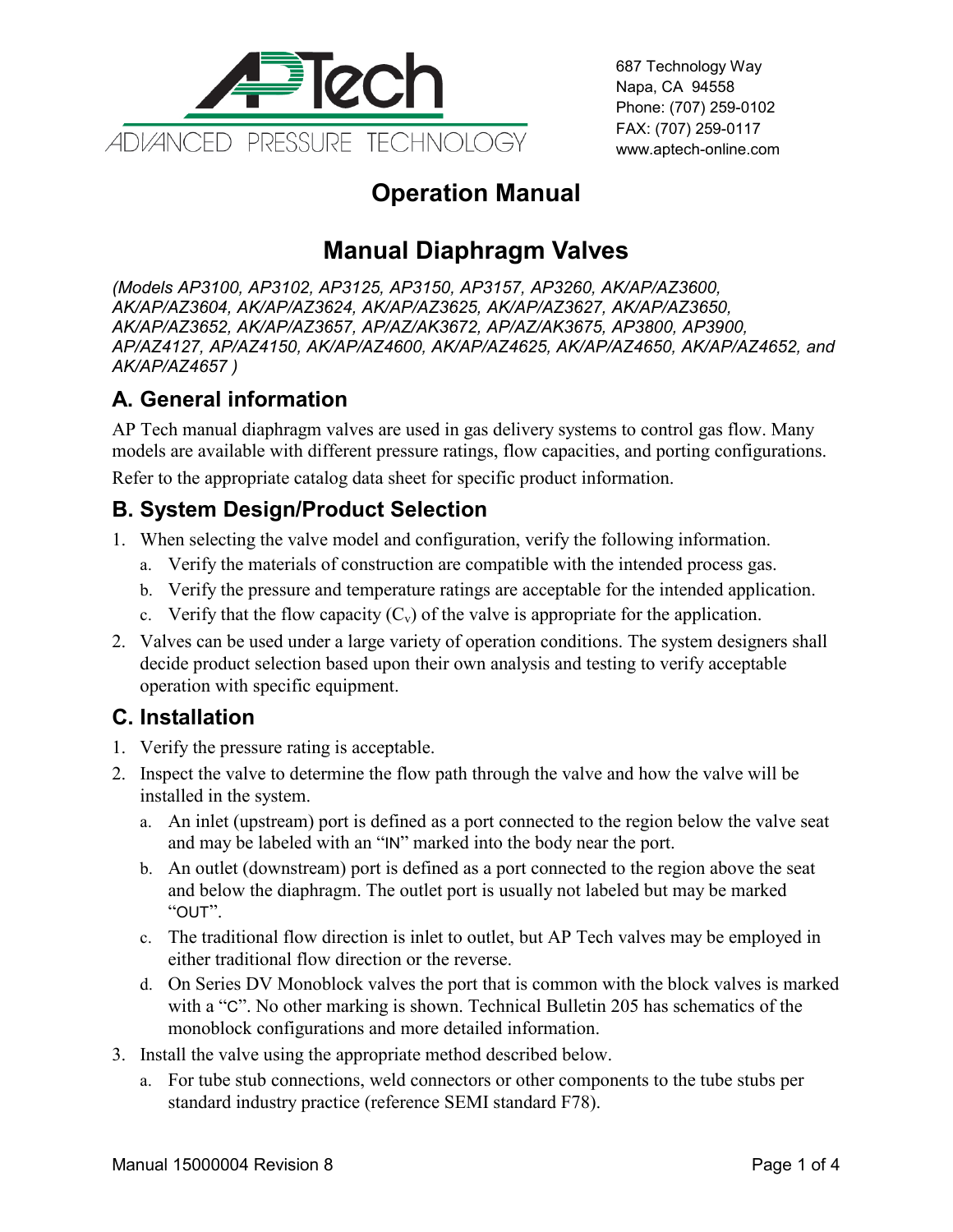- b. For metal face seal connectors, assemble connections per standard practice described by fitting supplier (typically 1/8 turn past finger tight).
- c. For compression-type connectors, insert the tube into the fitting until it stops. Tighten the fitting by applying 1-1/4 turns of nut rotation.
	- i) For reinstallation, mark the nut and the valve body before disassembly. This will allow the nut to be returned to the original assembly position. Insert the tube and attached ferrules into the fitting until fully seated. Rotate the nut until it is returned to the original assembly position, and tighten slightly beyond marked position.
- d. Most valves can be attached to panels or mounting plates using the 10-32 or M5 female thread mounting holes located in the bottom of the body (valves with M5 mounting holes will be marked with a "5" on the bottom of the body). Special configurations or multivalve blocks may not have mounting holes or may have different size holes. Refer to the specific data sheet or Technical Bulletin for detailed mounting information.
- 4. After installation, perform a leak test of all connections and welds per standard industry practice (reference SEMI standard F1).

#### **D. Indicating Switch Option Installation**

- 1. ISH option for AK/AP/AZ3650 or AK/AP/AZ4650 (refer to [Figure 1\)](#page-1-0):
	- a. Review the following specifications to verify the switch is appropriate for the installation.

| Switch model          | Honeywell 2SS52M                                       |
|-----------------------|--------------------------------------------------------|
| Switch type           | NPN (current sinking)                                  |
| Operating temperature | -40 to 150 $C$                                         |
| Supply voltage        | 3.8 to 30.0 VDC                                        |
| Output voltage        | 0.4 VDC max.                                           |
| Supply current        | 11 mA max.                                             |
| Output current        | 20 mA max.                                             |
| Life expectancy       | up to $5,000,000$ cycles at 1.2 VA                     |
| Connectors            | Stranded 24 AWG wire (blue, black, and<br>brown leads) |

- b. Connect black (BK) lead to ground.
- c. Connect brown (BN) lead to supply voltage.
- d. Connect blue lead (BL) to load that is connected to supply voltage.



<span id="page-1-0"></span>15000004-1<br>06/08/10

NPN OUTPUT SENSOR

**Figure 1. ISH Sensor Wiring Diagram**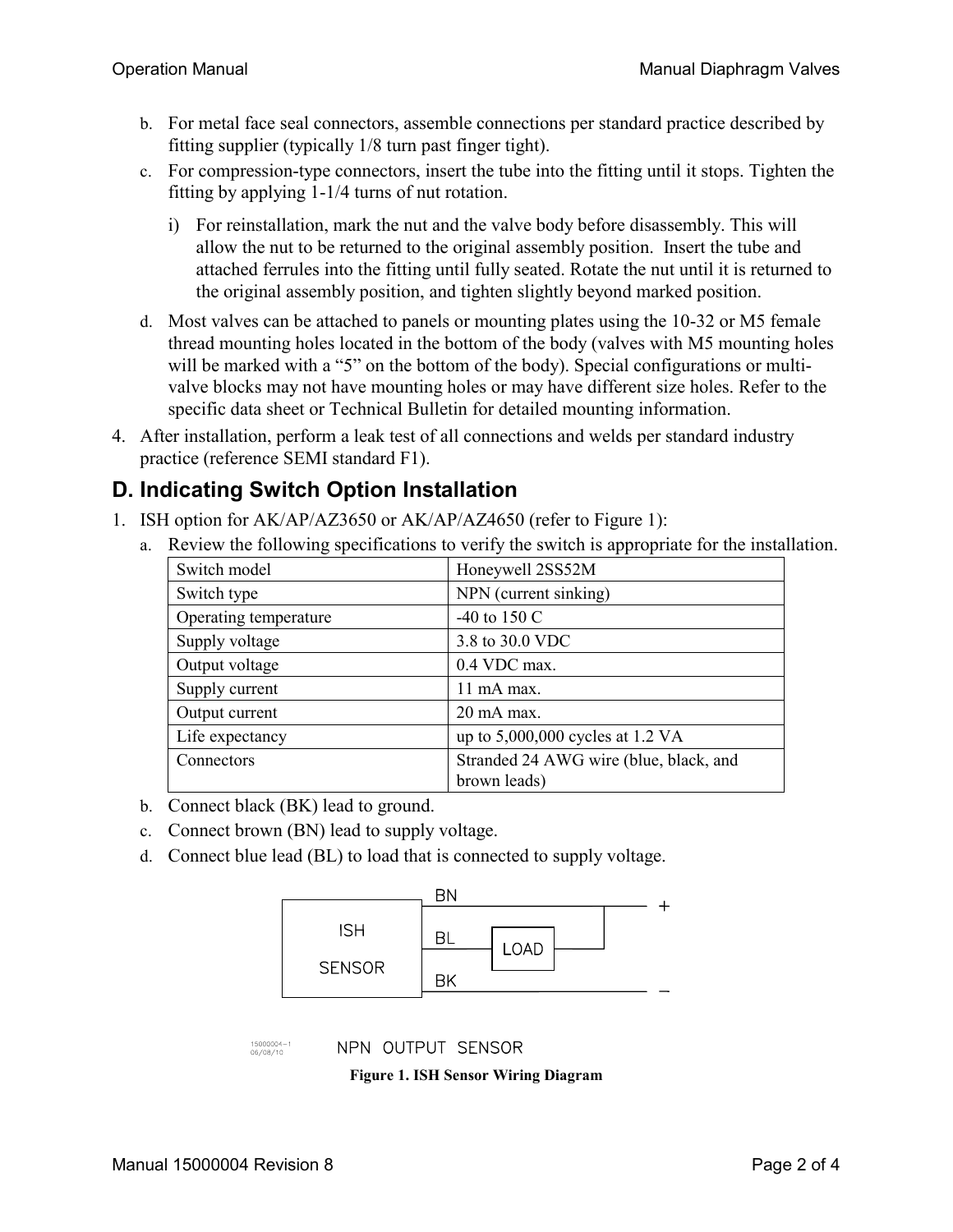### **E. Operation**

- 1. Perform the following to close the valve.
	- a. Rotate the valve handle clockwise as viewed from the top until a sudden, large increase in torque indicates that the internal hard stop in the actuator or in the valve body is reached.

**Caution:** Torque to operate a valve may noticeably increase as the valve is closed due to load from the internal pressure. Higher internal pressure will require higher operation torque. Do not mistake an actuation torque increase due to the internal pressure with that due to contacting the valve internal stop. This could result in the valve being left in the open position when the intention was to close the valve.

- b. For valves with OPEN/CLOSED status indication, verify that handle indicator shows the valve is in the CLOSED position.
- c. For AP3157, AK/AP/AZ3657, and AK/AP/AZ4657 valves, turn the handle fully clockwise until the handle drops down. AP3157, AK/AP/AZ3657, and AK/AP/AZ4657 valves have a small detent in the open position, which requires a slightly higher torque at the initial portion of the valve travel to exit the detent.
- d. For AP3900 valves, turn the handle fully clockwise until the handle drops all the way down. The top edge of the flange on the lock stem (the part at the center of the handle) should be flush with the top surface of the handle when the valve is in the closed position.
- e. If an ISH switch option was installed, verify that the output signal changed states.
- f. AP/AZ/AK3672 and AP/AZ/AK3675 are metering valves intended for flow control. As such, there are a few important considerations:
	- i) The number of valve handle rotations to traverse the metered range is 14-15 turns. For best results, choose a metering valve range for flow in the control range away from full closed and full open positions.
	- ii) For the best repeatability correlating flow to a knob scale setting, rotate the knob in one direction for either increasing or decreasing flow. If the desired flow set point is missed, return the knob to a setting below (or above) the intended set point and adjust the knob by rotating it the same direction each time.
	- iii) Metering valves are bubble tight when placed in the closed position. They are intended for metering flow rather than for shut-off. AP Tech recommends use of a conventional valve in conjunction with the metering valve when the installation requires positive shut off.
- 2. Perform the following to open the valve.
	- a. Rotate the valve handle counterclockwise until an increase in torque indicates that the internal stop in the actuator is reached.
	- b. For AP3157, AK/AP/AZ3657, AK/AP/AZ4657, and AP3900 valves, pull the handle up and turn counterclockwise to open the valve. This feature prevents the valve from being accidentally opened.
	- c. For valves with OPEN/CLOSED status indication, verify that handle rotation has reached the OPEN indication. On AP3800 and AP3900 valves, only solid dots of increasing size will be visible through the handle window when the valve is fully open.